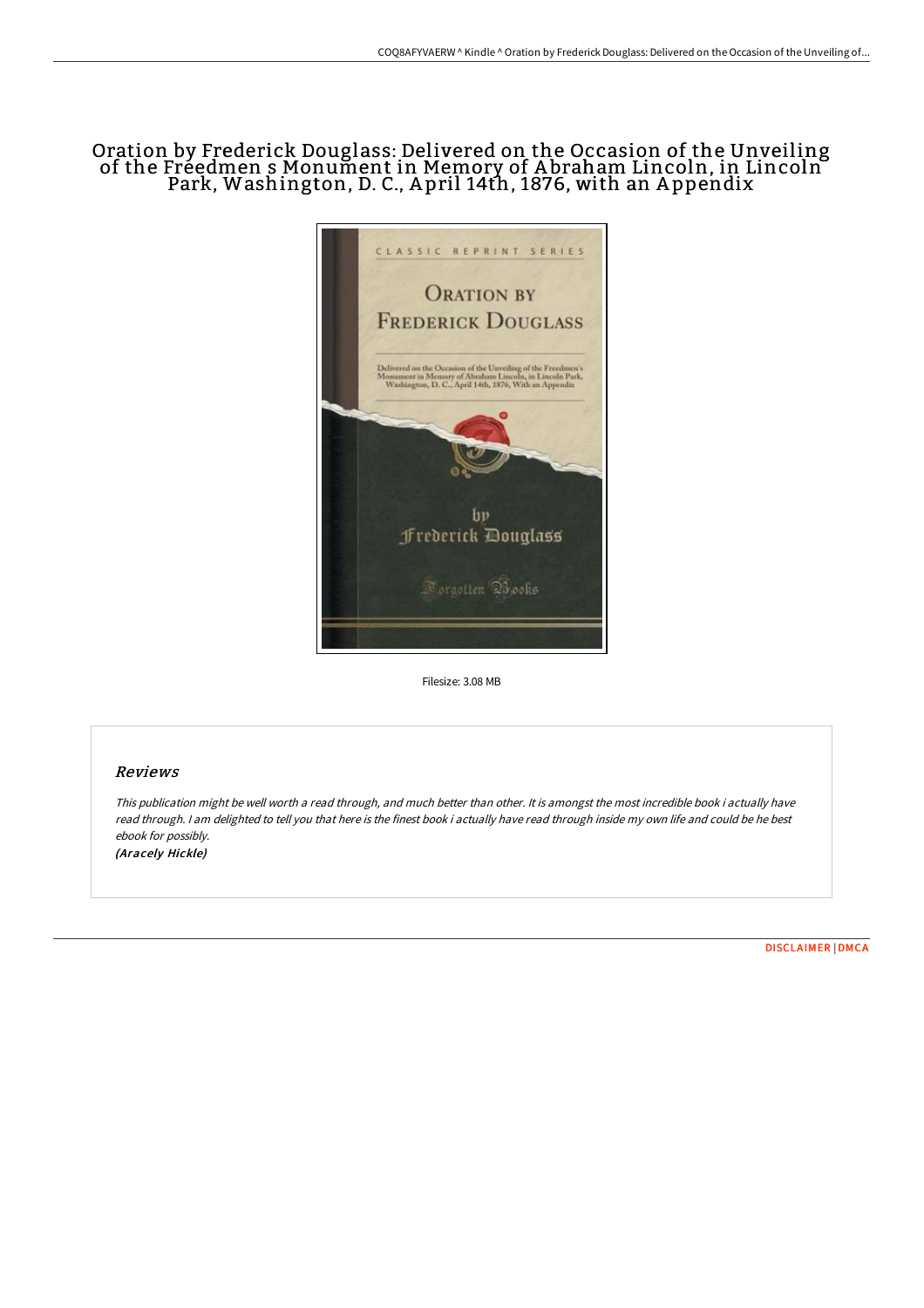### ORATION BY FREDERICK DOUGLASS: DELIVERED ON THE OCCASION OF THE UNVEILING OF THE FREEDMEN S MONUMENT IN MEMORY OF ABRAHAM LINCOLN, IN LINCOLN PARK, WASHINGTON, D. C., APRIL 14TH, 1876, WITH AN APPENDIX



To save Oration by Frederick Douglass: Delivered on the Occasion of the Unveiling of the Freedmen s Monument in Memory of Abraham Lincoln, in Lincoln Park, Washington, D. C., April 14th, 1876, with an Appendix PDF, you should follow the web link listed below and save the file or have accessibility to other information which might be related to ORATION BY FREDERICK DOUGLASS: DELIVERED ON THE OCCASION OF THE UNVEILING OF THE FREEDMEN S MONUMENT IN MEMORY OF ABRAHAM LINCOLN, IN LINCOLN PARK, WASHINGTON, D. C., APRIL 14TH, 1876, WITH AN APPENDIX ebook.

Forgotten Books, United States, 2015. Paperback. Book Condition: New. 229 x 152 mm. Language: English . Brand New Book \*\*\*\*\* Print on Demand \*\*\*\*\*.Excerpt from Oration by Frederick Douglass: Delivered on the Occasion of the Unveiling of the Freedmen s Monument in Memory of Abraham Lincoln, in Lincoln Park, Washington, D. C., April 14th, 1876, With an Appendix Friends and Fellow-Citizens: I warmly congratulate you upon the highly interesting object which has caused you to assemble in such numbers and spirit as you have to-day. This occasion is in some respects remarkable. Wise and thoughtful men of our race, who shall come after us, and study the lesson of our history in the United States; who shall survey the long and dreary spaces over which we have travelled; who shall count the links in the great chain of events by which we have reached our present position, will make a note of this occasion; they will think of it and speak of it with a sense of manly pride and complacency. I congratulate you. also, upon the very favorable circumstances in which we meet to-day. They are high, inspiring, and uncommon. They lend grace glory, and significance to the object for which we have met. Nowhere else in this great country, with its uncounted towns and cities, unlimited wealth, and immeasurable territory extending from sea to sea, could conditions be found more favorable to the success of this occasion than here. We stand to-day at the national centre to perform something like a national act - an act which is to go into history; and we are here where every pulsation of the national heart can be heard, felt, and reciprocated A thousand wires, fed with thought and winged with lightning, put us in instantaneous communication with the loyal and...

B Read Oration by Frederick Douglass: Delivered on the Occasion of the Unveiling of the Freedmen s Monument in Memory of Abraham Lincoln, in Lincoln Park, [Washington,](http://www.bookdirs.com/oration-by-frederick-douglass-delivered-on-the-o.html) D. C., April 14th, 1876, with an Appendix Online **Download PDF Oration by Frederick Douglass: Delivered on the Occasion of the Unveiling of the Freedmen s** Monument in Memory of Abraham Lincoln, in Lincoln Park, [Washington,](http://www.bookdirs.com/oration-by-frederick-douglass-delivered-on-the-o.html) D. C., April 14th, 1876, with an Appendix